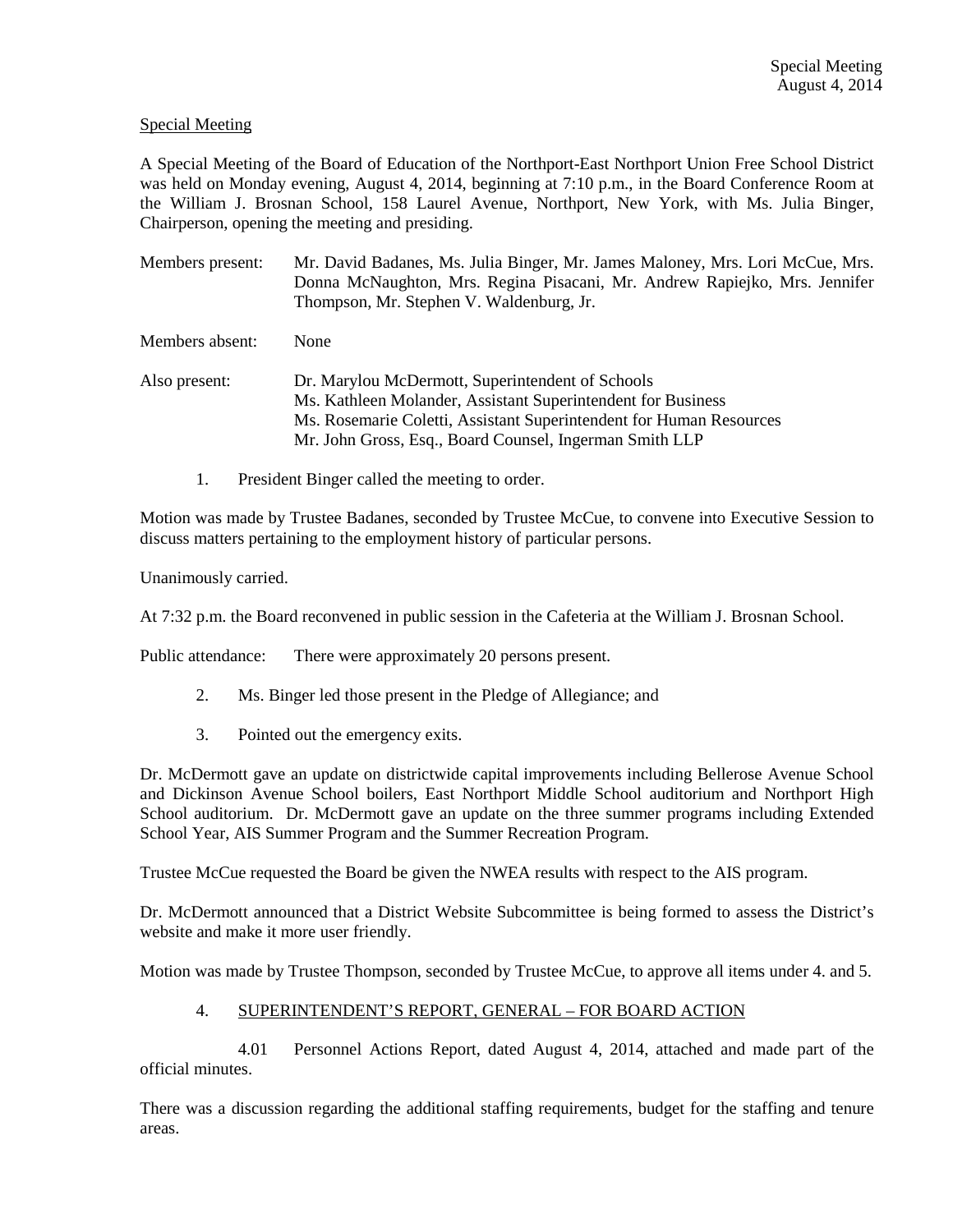Trustee Badanes announced the retirement of Superintendent McDermott and thanked her for her service.

4.02 Approving revision to the School Calendar for 2014-2015

| 4.02.1 | 2014-2015 Calendar Adopted 4/7/14 |
|--------|-----------------------------------|
| 4.02.2 | 2014-2015 Calendar Revised        |

## 5. SUPERINTENDENT'S REPORT, FINANCIAL – FOR BOARD ACTION

5.01 Taking specified action on the following BIDS:

 EDUCATIONAL: 5.01.1 AWARD: Musical Equipment Lease-Purchase

LONG ISLAND SCHOOL FOOD SERVICE DIRECTOR'S ASSOCIATION **COOPERATIVE**  5.01.2 AWARD: Beverage Part 2 5.01.3 AWARD: Dairy Part 2 5.01.4 AWARD: Frozen Foods Part 2 5.01.5 AWARD: Grocery Part 2 5.01.6 AWARD: Meat Part 2

5.01.7 AWARD: Snacks Part 2

 5.02 Approving a Supplementary Education Services Agreement between the Northport-East Northport Union Free School District and Iron Mountain Information Management, LLC

 5.03 Approving Treasurer's Report and Monthly Summary of Receipts and Disbursements:

> 5.03.1 Treasurer's Report for the period May 1, 2014 through May 31, 2014 5.03.2 Monthly Summary of Receipts and Disbursements for May 2014

- 5.04 Approving Schedule of Investments as of May 31, 2014
- 5.05 Approving the Collateral Schedule for May 2014

 5.06 Approving the General Fund Projected Cash Flow Statement for the year ending 2013-2014, Actual Data July 1, 2013 – May 31, 2014, Estimated Data June 1, 2014 – June 30, 2014

There was a brief discussion regarding the cash flow statement and District reserves.

 5.07 Approving the Monthly Revenue and Budget Status Report – School Lunch Fund for the month ending May 31, 2014

 5.08 Approving the Monthly Revenue and Budget Status Report – Capital Fund for the month ending May 31, 2014

 5.09 Approving the Monthly Revenue and Budget Status Report – General Fund for the month ending May 31, 2014

 5.10 Approving the Monthly Revenue and Budget Status Report – Special Aid Fund for the month ending May 31, 2014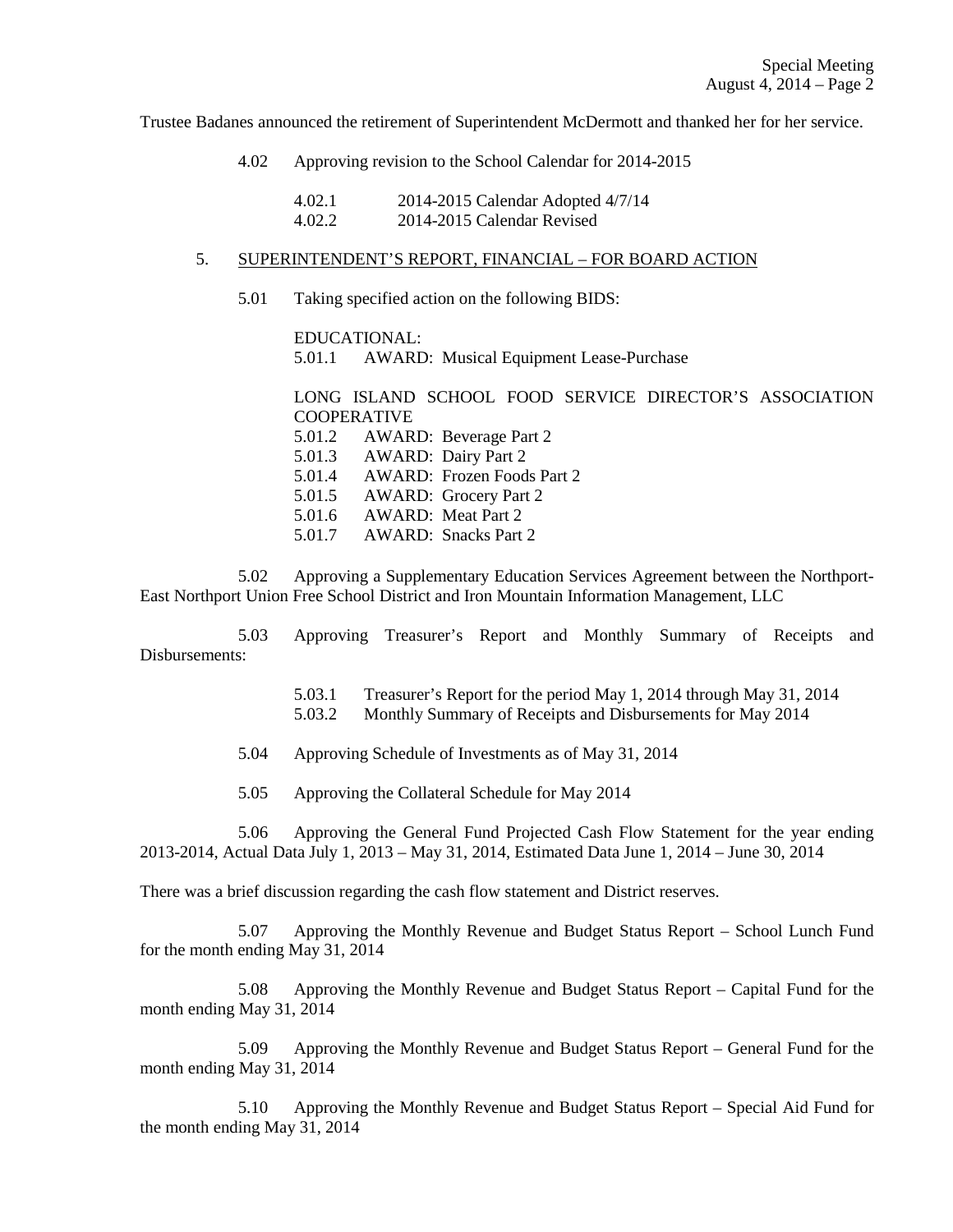5.11 Approving the School Lunch Profit and Loss Statement for the month ending May 31, 2014

- 5.12 Approving the Bank Reconciliation Report for the month ended May 31, 2014
- 5.13 Approving transfer of general fund appropriations in the 2013-2014 budget

Vote on Trustee Thompson's motion to approve all items under 4. and 5. was unanimously carried.

Motion was made by Trustee McCue, seconded by Trustee Waldenburg to approve all items under 6.

### 6. NEW BUSINESS

Motion was made by Trustee Waldenburg, seconded by Trustee McNaughton, to severe item 6.01.

Vote on Trustee Waldenburg's motion to sever item 6.01 was as follows:

YES: Mr. Badanes, Ms. Binger, Mr. Maloney, Mrs. McCue, Mrs. McNaughton, Mrs. Pisacani, Mrs. Thompson, Mr. Waldenburg

ABSTAIN: Mr. Rapiejko

Motion passed.

6.01 Severed.

 6.02 Approving the following resolution approving a letter from Board President to attorney for "Northport Students Mean Business, Inc.":

 "RESOLVED, that the Board of Education herewith approves a proposed letter to be sent by the Board President to the attorney for "Northport Students Mean Business, Inc." a proposed non-profit corporation formed to undertake fundraising for the grant of gifts to the District in support of business education."

Trustee Badanes requested a sentence be added to the letter reserving the District's rights to the name.

Vote on Trustee McCue's motion to approve all items under 6.0, excluding severed item 6.01, and approving letter as amended under 6.02, was unanimously carried.

Motion was made by Trustee Waldenburg, seconded by Trustee McCue, to approve severed item 6.01

 6.01 Approving the following resolution authorizing Suffolk County Department of Health (SCDH) a two month license to enter upon the fields adjacent to the William J. Brosnan School to install up to eight monitoring wells, and to monitor thereafter:

 "RESOLVED, that the Board of Education herewith grants the Suffolk County Department of Health (SCDH) a two month license to enter upon the fields adjacent to the William Brosnan Administration Center to install up to eight monitoring wells, and to thereafter monitor said wells, and

 BE IT FURTHER RESOLVED, that the District hereby consents to allow authorized representatives and/or consultants of the SCDH to enter, and have access to the aforesaid property for the sole purposes of installing and monitoring the wells (the "activities"), and it is understood that the abovementioned representatives will be free to enter upon the Property at all reasonable times upon prior notification to the District, and will refrain from any installation or monitoring work during periods of use